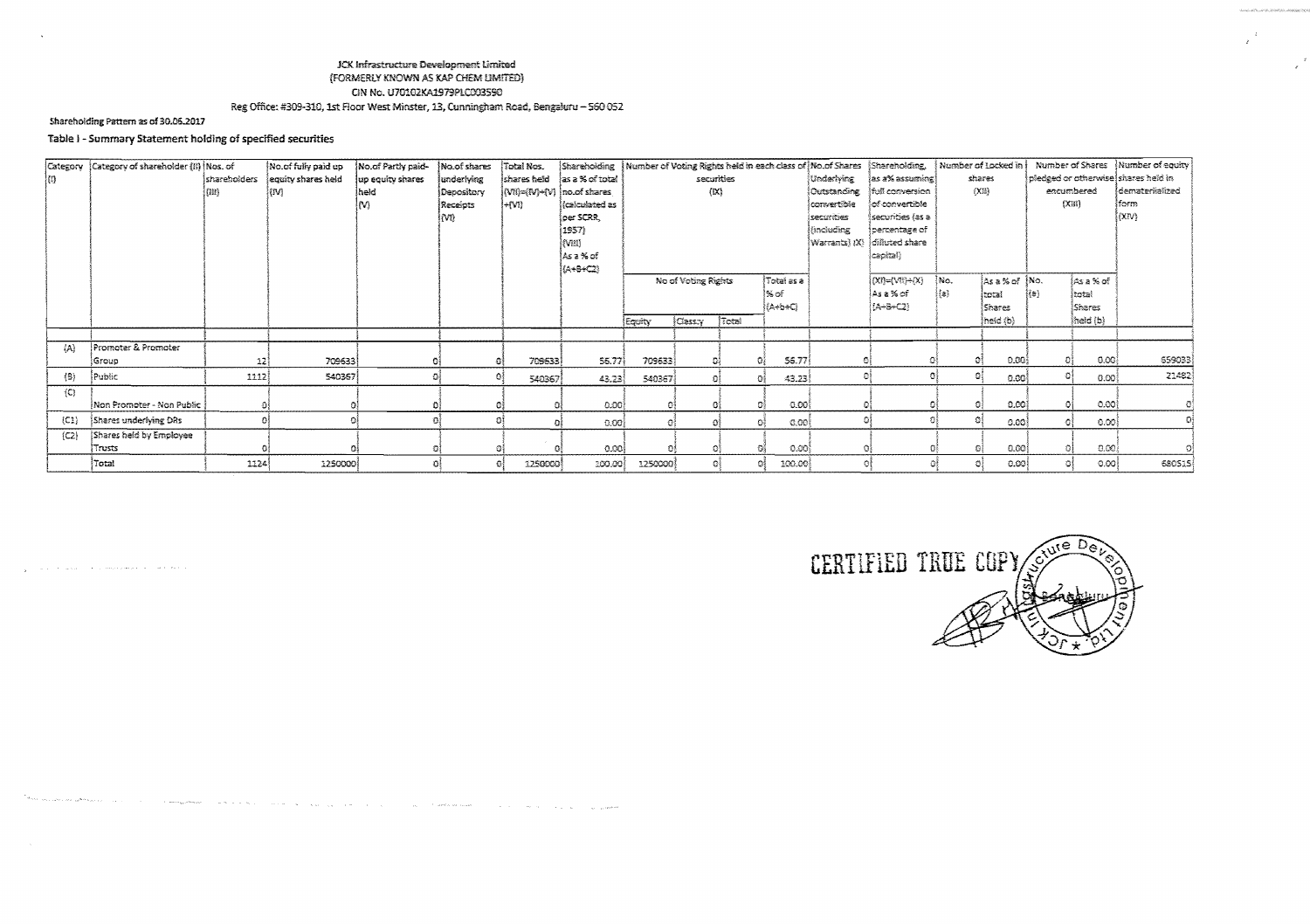|         | Table II - Statement showing Shareholding Pattern of the Promoter and Promoter Group                                                                                                                        |            |                   |                                               |                        |                         | as on 30.05.2017       |                 |                                                                            |               |         |                       |              |                               |                         |                        |                                     |              |                                      |        |
|---------|-------------------------------------------------------------------------------------------------------------------------------------------------------------------------------------------------------------|------------|-------------------|-----------------------------------------------|------------------------|-------------------------|------------------------|-----------------|----------------------------------------------------------------------------|---------------|---------|-----------------------|--------------|-------------------------------|-------------------------|------------------------|-------------------------------------|--------------|--------------------------------------|--------|
|         | Category & Name of the                                                                                                                                                                                      | 1PAN       | No.of shareholder | No of fully paid up (Partly paid-up   Nos. of |                        |                         | Total Nos.             | Shareholding    | Mumber of Voting Rights held in each class of No.of Sharas   Shareholding, |               |         |                       |              |                               | : Number of Locked in I |                        |                                     |              | Number of Shares   Number of equity) |        |
|         | Shareholders                                                                                                                                                                                                | 彻)         | (10)              | equity shares held                            | equity shares          | shares                  | Shares held            | % calculated as |                                                                            | securities    |         |                       | Underlying   | ∤జక జ%                        |                         | shares                 | pledged or otherwise shares held in |              |                                      |        |
|         | $\left\{ n\right\}$                                                                                                                                                                                         |            |                   | (IV)                                          | held (V)               | underlying              | (VB=IV+V+VI)           | per SCRR, 1957  |                                                                            | {IX}          |         |                       | Outstanding  | kut nainuzzsi                 |                         | CON                    |                                     | encembered   | demateriialized                      |        |
|         |                                                                                                                                                                                                             |            |                   |                                               |                        | Depository              |                        | ీAs≥‰cf         |                                                                            |               |         |                       | convertible. | conversion of                 |                         |                        |                                     | (XHI)        | form                                 |        |
|         |                                                                                                                                                                                                             |            |                   |                                               |                        | Receipts                |                        | (A+8+C2) (VIII) | Total as a securities<br>No of Voting Rights                               |               |         |                       | convertible  | No.<br>jAsa% of               |                         |                        | As a % of [(XIV)                    |              |                                      |        |
|         |                                                                                                                                                                                                             |            |                   |                                               |                        | (M)                     |                        |                 |                                                                            |               |         | % of Total (including |              | securities (as a              | $\{a\}$                 | total                  | (a)                                 | total        |                                      |        |
|         |                                                                                                                                                                                                             |            |                   |                                               |                        |                         |                        |                 |                                                                            |               |         | Voting                |              | (Warrants) (X) [percentage of |                         | Shares                 |                                     | Shares       |                                      |        |
|         |                                                                                                                                                                                                             |            |                   |                                               |                        |                         |                        |                 |                                                                            |               |         | raghts                |              | dilluted share                |                         | {held {b}              |                                     | (held (b)    |                                      |        |
|         |                                                                                                                                                                                                             |            |                   |                                               |                        |                         |                        |                 | Equity                                                                     | <b>Cass Y</b> | Total   |                       |              | (capital)                     |                         |                        |                                     |              |                                      |        |
|         |                                                                                                                                                                                                             |            |                   |                                               |                        |                         |                        |                 |                                                                            |               |         |                       |              | Ott)=(VR)+(X) as              |                         |                        |                                     |              |                                      |        |
|         |                                                                                                                                                                                                             |            |                   |                                               |                        |                         |                        |                 |                                                                            |               |         |                       |              | ja% of A÷8+C2.                |                         |                        |                                     |              |                                      |        |
|         |                                                                                                                                                                                                             |            |                   |                                               |                        |                         |                        |                 |                                                                            |               |         |                       |              |                               |                         |                        |                                     |              |                                      |        |
|         |                                                                                                                                                                                                             |            |                   |                                               |                        |                         |                        |                 |                                                                            |               |         |                       |              |                               |                         |                        |                                     |              |                                      |        |
|         | $(1)$ [Indian                                                                                                                                                                                               |            |                   |                                               |                        |                         |                        |                 |                                                                            |               |         |                       |              |                               |                         |                        |                                     |              |                                      |        |
|         | Individual/Hindu Undivided                                                                                                                                                                                  |            |                   |                                               |                        |                         |                        |                 |                                                                            |               |         |                       | $\hat{a}$    |                               |                         | Ō.                     | O)                                  | Đ,           |                                      | 659033 |
| (a)     | Family                                                                                                                                                                                                      |            | 12                | 709633                                        | $\alpha$               | C.                      | 709633                 | 56.77           | 709633                                                                     | O             | 709633  | 56.77                 |              | ø                             | 져                       |                        |                                     |              |                                      |        |
|         | USHA KAPUR-                                                                                                                                                                                                 |            |                   |                                               |                        |                         |                        |                 |                                                                            |               |         |                       |              |                               |                         |                        |                                     |              |                                      | 78500  |
|         | 1301240001480440                                                                                                                                                                                            | AGGPK8247D |                   | 72500                                         | Đ,                     | $\mathbb{C}^1_2$        | 72500                  | 6.28            | 78500                                                                      | ø             | 72500   | 6.28                  | $\circ$      | 0)                            | Đį                      | 쉌                      | o.                                  |              |                                      |        |
|         | <b>JYOTI KAPUR-</b>                                                                                                                                                                                         |            |                   |                                               |                        |                         |                        |                 |                                                                            |               |         |                       |              |                               |                         |                        |                                     |              |                                      |        |
|         | 1301240001480305                                                                                                                                                                                            | AGGPKS243N | 11                | 75500                                         | D.                     | ч                       | 75500                  | 6.04            | 75500                                                                      | ٥ł            | 75500   | SO4                   | O.           | -91                           | Đ,                      | Đ                      | Đ)                                  | ٥            |                                      | 75500  |
|         | CHANDERMOHAN D                                                                                                                                                                                              |            |                   |                                               |                        |                         |                        |                 |                                                                            |               |         |                       |              |                               |                         |                        |                                     |              |                                      |        |
|         | AGGARWAL-27                                                                                                                                                                                                 |            | 11                | 11000                                         | -OI                    | 10                      | 11000                  | 0.82)           | 11000                                                                      | Юl            | 11000   | 0.38                  | ۵į           | 群                             | -61                     | ೀ                      | Đ)                                  | Ð            |                                      | ۵ĵ     |
|         | NEELAM R AGGARWAL-28                                                                                                                                                                                        |            |                   |                                               |                        |                         |                        |                 |                                                                            |               |         |                       |              |                               |                         |                        |                                     |              |                                      |        |
|         | AND 1152                                                                                                                                                                                                    |            |                   | 12100                                         | G                      | C.                      | 12100                  | 0.97            | 12100                                                                      | 0             | 12100   | 6.97)                 | O.           | Зł                            | $\circ$                 | ି                      | O.                                  | ٥            |                                      | O,     |
|         | RITA CAGGARWAL-31                                                                                                                                                                                           |            | 뇌                 | 500                                           | $\mathbf{Q}^{\dagger}$ | $\overline{\mathbb{C}}$ | 500                    | 0.04            | SOO)                                                                       | G,            | 500     | 0.04                  |              | O}<br>O,                      |                         | $\mathbb{G}_2^3$<br>O) | ٥Î                                  | G)           |                                      | oj     |
|         | ARUN D AGGARWAL-32                                                                                                                                                                                          |            | $\mathbf{1}$      | 10000                                         | O,                     | 碍                       | 10000                  | 0.80            | 10000                                                                      | Đ             | 10000   | 0.301                 |              | ٥Į<br>-139                    |                         | οł<br>٥ì               | $\mathcal{O}\}$                     | ٥ł           |                                      | ō      |
|         | DEVIKA KHANNA-                                                                                                                                                                                              |            |                   |                                               |                        |                         |                        |                 |                                                                            |               |         |                       |              |                               |                         |                        |                                     |              |                                      |        |
|         | 1301240001651987                                                                                                                                                                                            | ACMPK1677P |                   | 180000                                        | $\Omega_1^2$           | -13                     | 180000                 | 34.40           | 180000                                                                     | ۵ŝ            | 180000  | 24,40                 | O.           | OÎ.                           |                         | ĐÎ<br>۵l               | ø1                                  | ٥ŧ           |                                      | 130000 |
|         |                                                                                                                                                                                                             |            |                   |                                               |                        |                         |                        |                 |                                                                            |               |         |                       |              |                               |                         |                        |                                     |              |                                      |        |
|         | DHRUV C AGGARWAL-1516                                                                                                                                                                                       |            | ΔJ                | 7500                                          | ٥l                     | O,                      | 7500                   | 0.60            | 7500                                                                       | ٥l            | 7500    | ರಿ.ಕ್ಯಾ               | G            | o.                            |                         | ĐĮ<br>-23              | ø                                   | Đ.           |                                      |        |
|         | RAGHAV A AGGARWAL-                                                                                                                                                                                          |            |                   |                                               |                        |                         |                        |                 |                                                                            |               |         |                       |              |                               |                         |                        |                                     |              |                                      |        |
|         | 1517                                                                                                                                                                                                        |            | Ŧ.                | 5000                                          |                        | o)<br>୍ଷା               | 5000                   | 0.40)           | 5000                                                                       | Đ.            | 5000    | [0.40]                | Ð            | ٥ł                            |                         | -01<br>٥ł              | $\pmb{\sigma}$                      | ٥i           |                                      | ٥      |
|         | SHRUTI KAPUR-                                                                                                                                                                                               |            |                   |                                               |                        |                         |                        |                 |                                                                            |               |         |                       |              |                               |                         |                        |                                     |              |                                      |        |
|         | 1208330000000232 and                                                                                                                                                                                        |            |                   |                                               |                        |                         |                        |                 |                                                                            |               |         |                       |              |                               |                         |                        |                                     |              |                                      |        |
|         | 1528                                                                                                                                                                                                        |            |                   | 55800                                         | Đ.                     | οį                      | 55800                  | 4,45}           | 55800                                                                      | Đ,            | 55800   | 4,48                  | $\phi$       |                               | ol                      | - SI<br>٥l             | $\mathcal{O}$                       | ٥i           |                                      | 54900  |
|         | KRISHAN KAPUR-                                                                                                                                                                                              |            |                   |                                               |                        |                         |                        |                 |                                                                            |               |         |                       |              |                               |                         |                        |                                     |              |                                      |        |
|         | 1301240003508354                                                                                                                                                                                            | AHWFK8187F | 1                 | 270233                                        |                        | ٥ł<br>Đ.                | 270233                 | 21.62           | 270233                                                                     | O)            | 270233  | 21.52                 |              | ٥Ì                            | ol                      | Ó<br>σį                | o                                   | оl           |                                      | 270233 |
|         | CHANDERMOHAN D                                                                                                                                                                                              |            |                   |                                               |                        |                         |                        |                 |                                                                            |               |         |                       |              |                               |                         |                        |                                     |              |                                      |        |
|         | AGGARWAL-68                                                                                                                                                                                                 |            | 1                 | 3500                                          | Φł                     | -G.                     | 5500                   | 0.23            | 3500                                                                       | $^{12}$       | 3500    | 0.23                  |              | G)<br>Øŝ                      |                         | G<br>Đ.                | $\pmb{\mathcal{G}}$                 | -01          |                                      |        |
| $\{b\}$ | Central Government /                                                                                                                                                                                        |            |                   |                                               |                        |                         |                        |                 |                                                                            |               |         |                       |              |                               |                         |                        |                                     |              |                                      |        |
|         | State Government(s)                                                                                                                                                                                         |            |                   |                                               |                        |                         |                        |                 |                                                                            |               |         |                       |              |                               |                         |                        |                                     |              |                                      |        |
|         | Name {xyz                                                                                                                                                                                                   |            |                   |                                               |                        |                         |                        |                 |                                                                            |               |         |                       |              |                               |                         |                        |                                     |              |                                      |        |
| (c)     | Financial Institutions /                                                                                                                                                                                    |            |                   |                                               |                        |                         |                        |                 |                                                                            |               |         |                       |              |                               |                         |                        |                                     |              |                                      |        |
|         | Banks                                                                                                                                                                                                       |            |                   |                                               |                        |                         |                        |                 |                                                                            |               |         |                       |              |                               |                         |                        |                                     |              |                                      |        |
|         | Name (xyz                                                                                                                                                                                                   |            |                   |                                               |                        |                         |                        |                 |                                                                            |               |         |                       |              |                               |                         |                        |                                     |              |                                      |        |
|         | (d) Any Other (specify)                                                                                                                                                                                     |            |                   |                                               |                        |                         |                        |                 |                                                                            |               |         |                       |              |                               |                         |                        |                                     |              |                                      |        |
|         | Name (xyz)                                                                                                                                                                                                  |            |                   |                                               |                        |                         |                        |                 |                                                                            |               |         |                       |              |                               |                         |                        |                                     |              |                                      |        |
|         | Sub-Total (A)(1)                                                                                                                                                                                            |            | 12)               | 709633                                        |                        | ĐĮ                      | O)<br>709633           | S6.77           | 709633                                                                     | 9į            | 709633) | <b>S6.77</b>          |              | ٥į                            | O)                      | O)<br>٥Į               |                                     | аţ           | σį                                   | 559033 |
|         | (2) Foreign                                                                                                                                                                                                 |            |                   |                                               |                        |                         |                        |                 |                                                                            |               |         |                       |              |                               |                         |                        |                                     |              |                                      |        |
|         | Individuals (Non-Resident                                                                                                                                                                                   |            |                   |                                               |                        |                         |                        |                 |                                                                            |               |         |                       |              |                               |                         |                        |                                     |              |                                      |        |
| (a)     | Individuais / Foreign                                                                                                                                                                                       |            |                   |                                               |                        |                         |                        |                 |                                                                            |               |         |                       |              |                               |                         |                        |                                     |              |                                      |        |
|         | (adividuals                                                                                                                                                                                                 |            |                   |                                               |                        |                         |                        |                 |                                                                            |               |         |                       |              |                               |                         |                        |                                     |              |                                      |        |
|         | Name (xyz_                                                                                                                                                                                                  |            |                   |                                               |                        |                         |                        |                 |                                                                            |               |         |                       |              |                               |                         |                        |                                     |              |                                      |        |
| (b)     | Government                                                                                                                                                                                                  |            |                   |                                               |                        |                         |                        |                 |                                                                            |               |         |                       |              |                               |                         |                        |                                     |              |                                      |        |
|         |                                                                                                                                                                                                             |            |                   |                                               |                        |                         |                        |                 |                                                                            |               |         |                       |              |                               |                         |                        |                                     |              |                                      |        |
| $\{c\}$ | Institutions                                                                                                                                                                                                |            |                   |                                               |                        |                         |                        |                 |                                                                            |               |         |                       |              |                               |                         |                        |                                     |              |                                      |        |
|         |                                                                                                                                                                                                             |            |                   |                                               |                        |                         |                        |                 |                                                                            |               |         |                       |              |                               |                         |                        |                                     |              |                                      |        |
| (c)     | Foreign Portfolio Investor                                                                                                                                                                                  |            |                   |                                               |                        |                         |                        |                 |                                                                            |               |         |                       |              |                               |                         |                        |                                     |              |                                      |        |
|         | Name (xyz______)                                                                                                                                                                                            |            |                   |                                               |                        |                         |                        |                 |                                                                            |               |         |                       |              |                               |                         |                        |                                     |              |                                      |        |
|         | (e) {Any Other (specify)                                                                                                                                                                                    |            |                   |                                               |                        |                         |                        |                 |                                                                            |               |         |                       |              |                               |                         |                        |                                     |              |                                      |        |
|         | Sub-Total (A)(2)                                                                                                                                                                                            |            |                   | - O                                           | ٥ł                     | ٥Į                      | $\omega_{\rm i}$<br>Đ) | ್ಯ              | o)                                                                         | ଖ             |         | Đ,                    | 적            | ٥Į                            | $\{s\}$                 | Q)                     | O,                                  | ٥î           | ol.                                  | g)     |
|         | Total Shareholding of                                                                                                                                                                                       |            |                   |                                               |                        |                         |                        |                 |                                                                            |               |         |                       |              |                               |                         |                        |                                     |              |                                      |        |
|         | Promoter and Promoter                                                                                                                                                                                       |            | 12                | 709633                                        |                        | a<br><b>Ed</b>          | 709633                 | 56.77           | 709533                                                                     | 64            | 709633  | 56.77                 |              | 컉                             | 의                       | -93                    | -0                                  | $\mathbf{C}$ | -93                                  | 659033 |
|         | Group (A)=(A)(1)+(A)(2)                                                                                                                                                                                     |            |                   |                                               |                        |                         |                        |                 |                                                                            |               |         |                       |              |                               |                         |                        |                                     |              |                                      |        |
|         | Details of Shares which remain undaimed may be given here along with detials such as number of shareholdes, outstanding shares held in demat/unclaimed suspens account, voting rights which are frozen etc. |            |                   |                                               |                        |                         |                        |                 |                                                                            |               |         |                       |              |                               |                         |                        |                                     |              |                                      |        |
| Notes:  |                                                                                                                                                                                                             |            |                   |                                               |                        |                         |                        |                 |                                                                            |               |         |                       |              |                               |                         |                        |                                     |              |                                      |        |
| (1)     | PAN would not be displayed on website of Stock Exchange(s)                                                                                                                                                  |            |                   |                                               |                        |                         |                        |                 |                                                                            |               |         |                       |              |                               |                         |                        |                                     |              |                                      |        |

(e Da  $rac{1}{\sqrt{2}}$ gengaluru 3

 $\mathbf{r}$ 

[2] The term 'Encumbrance' has the same meaning as assigned under regulation 28(3) of SEBI (Substantial Acquisition of Shares and Takeovers) Regulations, 2011.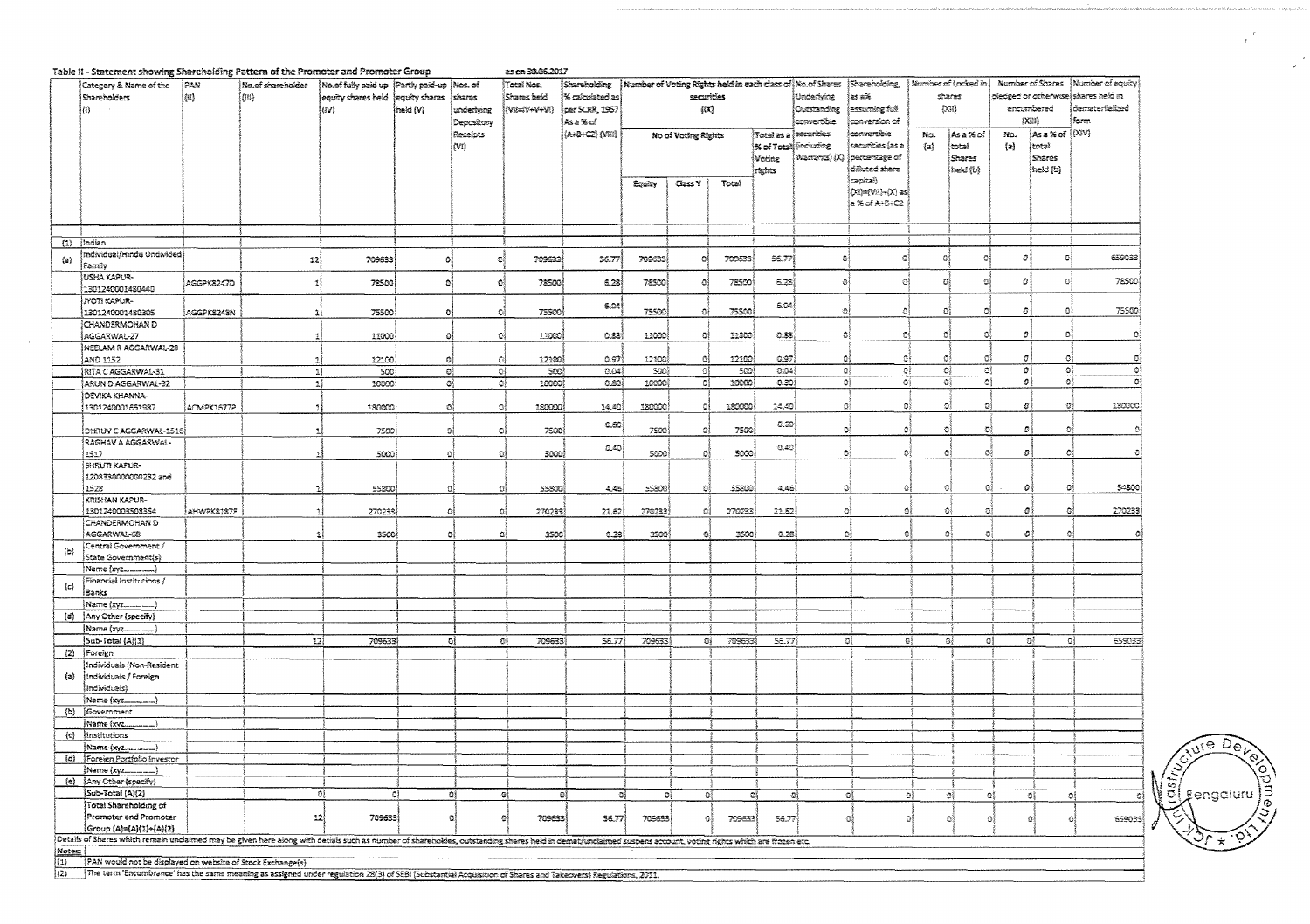### Table III - Statement showing Shareholding Pattern of the Public Shareholder as on 30.06.2017

|                    | Category & Name of the<br>Shareholders<br>т        | РАН<br>団          | No.of shareholder<br>(184) | No of fully paid up (Partly paid-up (Nos. of<br>equity shares held equity shares shares<br>(IV) | held (V) | underlying             | Total Nex.<br>Shares held<br>[W=V+V+Vi] | Shareholding<br>% calculated as)<br>per SCRR, 1957 | Number of Voting Rights held in each class | of securities<br>{IX}       |              |                                | No.of Shares Total<br>Underlying<br>Outstanding as a% | Shareholding,                                                        | Number of Locked in<br>shares<br>[300] |                             | Number of Shares<br>pledged or otherwise<br>encumbered |                                                           | Number of equity<br>shares held in<br>[XIII] demateriialized |
|--------------------|----------------------------------------------------|-------------------|----------------------------|-------------------------------------------------------------------------------------------------|----------|------------------------|-----------------------------------------|----------------------------------------------------|--------------------------------------------|-----------------------------|--------------|--------------------------------|-------------------------------------------------------|----------------------------------------------------------------------|----------------------------------------|-----------------------------|--------------------------------------------------------|-----------------------------------------------------------|--------------------------------------------------------------|
|                    |                                                    |                   |                            |                                                                                                 |          | Depository<br>Receipts |                                         | Asa%e€<br>((А+5+С2) (М2)                           |                                            |                             |              |                                | convertible<br>securities                             | asseming full<br>conversion of                                       |                                        |                             |                                                        |                                                           | form<br>(rav)                                                |
|                    |                                                    |                   |                            |                                                                                                 |          | (M)                    |                                         |                                                    |                                            | No of Voting Rights         |              | ∤Tota≀asa                      | aniboding)                                            | convertible                                                          | No.                                    | ¦Asa%r of                   | No.                                                    | }∆క౩%ో                                                    |                                                              |
|                    |                                                    |                   |                            |                                                                                                 |          |                        |                                         |                                                    | Equity                                     | Cass Y                      | Total        | % of Total<br>Voting<br>rights | Warrants) (X)                                         | securities (as a<br>percentage of<br>dilluted share<br>capital) (XI) | $\{a\}$                                | total<br>Shares<br>heid (b) | (Not<br>$\{a\}$                                        | total Shares<br>applicable theid (Not<br>applicable)<br>拋 |                                                              |
|                    |                                                    |                   |                            |                                                                                                 |          |                        |                                         |                                                    |                                            |                             |              |                                |                                                       |                                                                      |                                        |                             |                                                        |                                                           |                                                              |
|                    | (1) Institutions                                   |                   |                            |                                                                                                 |          |                        |                                         |                                                    |                                            |                             |              |                                |                                                       |                                                                      |                                        |                             |                                                        |                                                           |                                                              |
| $\{a\}$            | Mutual Fund                                        |                   |                            |                                                                                                 |          |                        |                                         |                                                    |                                            |                             |              |                                |                                                       |                                                                      |                                        |                             |                                                        |                                                           |                                                              |
|                    | (b) Venture Capital Funds                          |                   | O}                         | ĐÌ.                                                                                             | ĐÎ       | ĐÎ                     | ₫ł                                      | 群                                                  | $\mathbb{C}^1_3$                           | -G)                         | - Of         | 0.001                          |                                                       | O)                                                                   | ್ಯ                                     | ai.                         | -ei                                                    |                                                           |                                                              |
|                    | Name (xyz)                                         |                   |                            |                                                                                                 |          |                        |                                         |                                                    |                                            |                             |              |                                |                                                       |                                                                      |                                        |                             |                                                        |                                                           |                                                              |
| (c)                | Alternative Investment.<br>Funds                   |                   | οi                         | 이                                                                                               | ٥        | 이                      | O                                       | O.                                                 | Đ)                                         | Đ,                          | O            | 0.00                           | G.                                                    | Đ,                                                                   |                                        | G.                          | -81                                                    |                                                           |                                                              |
|                    | Name (xyz<br>}                                     |                   |                            |                                                                                                 |          |                        |                                         |                                                    |                                            |                             |              |                                |                                                       |                                                                      |                                        |                             |                                                        |                                                           |                                                              |
| $\left( d \right)$ | Foreign Venture Capital<br>Investors               |                   | Ð                          | o.                                                                                              |          | O                      | G.                                      | -oj                                                | O)                                         | эĮ                          | Ō            | 0.00                           |                                                       | 이                                                                    |                                        | ō                           | O                                                      |                                                           |                                                              |
|                    | Name (xγz)                                         |                   |                            |                                                                                                 |          |                        |                                         |                                                    |                                            |                             |              |                                |                                                       |                                                                      |                                        |                             |                                                        |                                                           |                                                              |
| {e}                | Foreign Portfolio Investors                        |                   |                            |                                                                                                 |          |                        |                                         |                                                    |                                            |                             |              |                                |                                                       |                                                                      |                                        |                             |                                                        |                                                           |                                                              |
| 伯。                 | Financial Institutions/Banks                       |                   |                            | 18900                                                                                           | ٥l       | -93                    | 12900                                   | 1.51                                               | 18900                                      | ٥Î                          | 18900        | 1.51                           | $\mathbb{G}$                                          | $\mathcal{L}$                                                        |                                        | Øį                          | Đ.                                                     |                                                           | 18900                                                        |
|                    | <b>IGO BANK LIMITED-</b>                           | <b>AAACI1195H</b> |                            |                                                                                                 | $\Omega$ | Đ                      | 18900                                   | 151)                                               | 18900)                                     | G.                          | 18900        | 1.51                           | O                                                     | $\sigma$                                                             |                                        | e                           | Đ,                                                     |                                                           | 18900                                                        |
|                    | 1601430000000043                                   |                   |                            | 18900                                                                                           |          |                        |                                         |                                                    |                                            |                             |              |                                |                                                       |                                                                      | $\mathbf{G}^{\mathcal{S}}$             | ĐÎ                          |                                                        |                                                           | $\Delta$                                                     |
| $\{g\}$            | Insurance Companies                                |                   |                            | O <sub>1</sub><br>-oj                                                                           | οļ       | -ta)                   | -GĮ                                     | -oj                                                | -a)                                        | ٥Î                          | Đ,           | 0.00                           |                                                       | $\mathbf{O}^3_2$                                                     |                                        |                             | ol.                                                    |                                                           |                                                              |
|                    | Name (xyz_______)<br>Provident Funds / Pension     |                   |                            |                                                                                                 |          |                        |                                         |                                                    |                                            |                             |              |                                |                                                       |                                                                      |                                        |                             |                                                        |                                                           |                                                              |
| $\{2.5\}$          | Funds                                              |                   | Ð                          | Đ.                                                                                              | л        | Đ.                     | $+2$                                    | -oj                                                | O.                                         | $\Omega$                    | ø            | 0.00                           | $\sigma$                                              |                                                                      | ō                                      | -a1                         | Đ,                                                     |                                                           |                                                              |
|                    | Name (xyz)                                         |                   |                            |                                                                                                 |          |                        |                                         |                                                    |                                            |                             |              |                                |                                                       |                                                                      |                                        |                             |                                                        |                                                           |                                                              |
| 稻                  | Any Other (specify)                                |                   |                            | 다<br>οļ                                                                                         | -DŽ      |                        | ΩÍ<br>ĐÎ                                | - GŞ                                               | ĐÌ                                         | ĐÎ                          | -BŞ          | ೂಂಚ                            |                                                       | QÎ.                                                                  | ರಿಕ                                    | - OŠ                        | Οĝ                                                     |                                                           |                                                              |
|                    | (Name (xyz                                         |                   |                            | -11                                                                                             | 碍        |                        | 18900                                   |                                                    | 18900                                      | $\mathbb{Q}^{\mathbb{Z}}_2$ | 18900        | 1.51                           |                                                       |                                                                      | $\Omega_2^2$                           |                             | οł                                                     |                                                           | 18900                                                        |
| (2)                | Sub-Total (B) 1)<br>Central Government /           |                   |                            | 18900                                                                                           |          | -Oğ                    |                                         | 2.51                                               |                                            |                             |              |                                |                                                       | ĐÌ                                                                   |                                        | ĐÌ                          |                                                        |                                                           |                                                              |
|                    | State Government(s) /                              |                   |                            | Ō.                                                                                              | ø        | $\Omega$               | n                                       | $\Omega$                                           | $\Omega$                                   | $\mathbf{C}$                | Ð            | 0.00                           |                                                       | Đ.                                                                   | Ō                                      | $\mathbb{S}^{\mathbb{Z}}$   | O                                                      |                                                           | Ø.                                                           |
|                    | President of India                                 |                   |                            |                                                                                                 |          |                        |                                         |                                                    |                                            |                             |              |                                |                                                       |                                                                      |                                        |                             |                                                        |                                                           |                                                              |
|                    | {Name (xyz)<br>Sub-Total (B)(2)                    |                   |                            | ol                                                                                              | B        |                        |                                         | øį                                                 |                                            | oł.                         |              | 0.00                           |                                                       |                                                                      | оî                                     |                             |                                                        |                                                           | ٥                                                            |
| (3)                | Non-institutions                                   |                   |                            |                                                                                                 |          | OI.                    | σł                                      | -61                                                | ₫ł                                         |                             | 의            |                                |                                                       | o∤.                                                                  |                                        | D)                          | ĐÎ.                                                    |                                                           |                                                              |
| (a)                | Individuals -                                      |                   |                            |                                                                                                 |          |                        |                                         |                                                    |                                            |                             |              |                                |                                                       |                                                                      |                                        |                             |                                                        |                                                           |                                                              |
|                    | Individual shareholders                            |                   |                            |                                                                                                 |          |                        | 295617                                  | 22.25                                              | 265617                                     | Ð                           | 265617       | 22.75                          |                                                       | 公                                                                    | Ω                                      | Ð                           | a                                                      |                                                           | 2582                                                         |
|                    | hoiding nominai share<br>capital up to Rs.2 lakhs. |                   | 1105                       |                                                                                                 |          |                        |                                         |                                                    |                                            |                             |              |                                |                                                       |                                                                      |                                        |                             |                                                        |                                                           |                                                              |
|                    | ii. Individual shareholders                        |                   |                            | 265617                                                                                          |          |                        |                                         |                                                    |                                            |                             |              |                                |                                                       |                                                                      |                                        |                             |                                                        |                                                           |                                                              |
|                    | holding nominal share                              |                   |                            |                                                                                                 |          |                        |                                         |                                                    |                                            |                             |              |                                |                                                       |                                                                      |                                        |                             |                                                        |                                                           |                                                              |
|                    | capital in excess of Rs.2                          |                   |                            |                                                                                                 |          | ß                      | 254150                                  | 20.33                                              | 254150                                     | O.                          | 254150       | 20.33                          |                                                       | ā                                                                    | $\mathbf{n}$                           |                             | Ð                                                      |                                                           |                                                              |
|                    | lakhs.                                             |                   |                            | 254150                                                                                          |          |                        |                                         |                                                    |                                            |                             |              |                                |                                                       |                                                                      |                                        |                             |                                                        |                                                           |                                                              |
|                    | SUDHIR KUMAR GUPTA-                                |                   |                            |                                                                                                 |          |                        |                                         |                                                    |                                            |                             |              |                                |                                                       |                                                                      |                                        |                             |                                                        |                                                           |                                                              |
|                    | 118                                                |                   |                            | 119500                                                                                          | ۰        | Ð                      | 119500                                  | 9.55                                               | 119500                                     | oi                          | 119500       | 9.55                           |                                                       | C)                                                                   | Ð.                                     | -aļ                         | -e)                                                    |                                                           |                                                              |
|                    | SUSHIL KUMAR GUPTA-120                             |                   |                            | 54550                                                                                           |          |                        | 54650<br>G                              | 4.37                                               | 54650                                      | G.                          | 54650        | 4.37                           |                                                       | Ċ.                                                                   | ۵ł                                     | O.                          | ٥ŝ                                                     |                                                           |                                                              |
|                    | indu Baluia-121                                    |                   |                            | 최<br>50000                                                                                      |          | $\sigma$               | OÎ.<br>50000                            | $\rightarrow$                                      | 50000                                      |                             | OĮ.<br>50000 |                                | $-3$                                                  | C)                                                                   | ٥ł                                     | Đ≬                          | оì                                                     |                                                           | ÐÌ                                                           |
|                    | DEVIDAS NARAINDAS                                  |                   |                            |                                                                                                 |          |                        |                                         |                                                    |                                            |                             |              |                                |                                                       |                                                                      |                                        |                             |                                                        |                                                           |                                                              |
|                    | <b>BUDHRANS-1074</b>                               |                   |                            | 30000                                                                                           |          |                        | o<br>30000                              | 2.4                                                | 30000                                      | Q.                          | 30000        | 2.43                           |                                                       | Đ.                                                                   | $\Omega$                               |                             | Ō.                                                     |                                                           |                                                              |
|                    | (b) NBFCs registered with RBI                      |                   |                            | ٥į                                                                                              | 0ĺ       | ĐÌ                     | G)                                      | 야                                                  | $\mathbf{G}_3^2$<br>図                      |                             | o)<br>ೀ      | 0.00                           |                                                       | €Ĵ                                                                   | 都                                      | ĐÎ.                         | Oŝ.                                                    |                                                           | Zdie Deve                                                    |
|                    | Name (xyz_______)                                  |                   |                            |                                                                                                 |          |                        |                                         |                                                    |                                            |                             |              |                                |                                                       |                                                                      |                                        |                             |                                                        |                                                           | स्त्र                                                        |
|                    | (C) Employee Trusts                                |                   |                            | 0ļ                                                                                              | ØÎ.      | ōì.                    | 다                                       | $\mathbf{0}$<br>-433                               | -88                                        |                             | oš,          | ₫.                             | $\mathcal{D}^{\mathbb{R}}_{\mathbb{R}}$               | $\mathbb{C}^2$                                                       | $\sigma$                               | $a_1^*$                     | ٥Į                                                     |                                                           |                                                              |
|                    | Name (xyz                                          |                   |                            |                                                                                                 |          |                        |                                         |                                                    |                                            |                             |              |                                |                                                       |                                                                      |                                        |                             |                                                        |                                                           | $\sqrt{5}$                                                   |
| (D)                | Overseas Depositories<br>(holding DRs) balancing   |                   |                            | $\Omega$<br>n                                                                                   |          | n<br>ÐI                |                                         | O                                                  | $\circ$                                    | ٥l                          |              | 0.00                           |                                                       | ċ                                                                    | $\Omega$                               | -9}                         | ٥ł                                                     |                                                           | <b>Tengaturu</b><br>्र                                       |
|                    | figure)                                            |                   |                            |                                                                                                 |          |                        |                                         |                                                    |                                            |                             |              |                                |                                                       |                                                                      |                                        |                             |                                                        |                                                           |                                                              |
|                    | (E)   Any Other (specify)                          |                   |                            | 1700<br>21                                                                                      |          | 0ļ                     | 1700)<br>Gį                             | 0.14                                               | 1700                                       |                             | -Gğ<br>1700  | 0.14                           |                                                       | εį                                                                   | ₿ĝ                                     | ٥Į                          | O}                                                     |                                                           | 金头                                                           |
|                    | 43  BODY CORPORATE                                 |                   |                            | $2\frac{1}{2}$<br>1708                                                                          |          | G,                     | GÎ,<br>1700                             | 0.34\$                                             | 1700                                       |                             | 鵶<br>1700    | 0.14                           |                                                       | εĭ                                                                   | 發                                      | Ōŝ.                         | -ol                                                    |                                                           |                                                              |

 $\frac{1}{2}$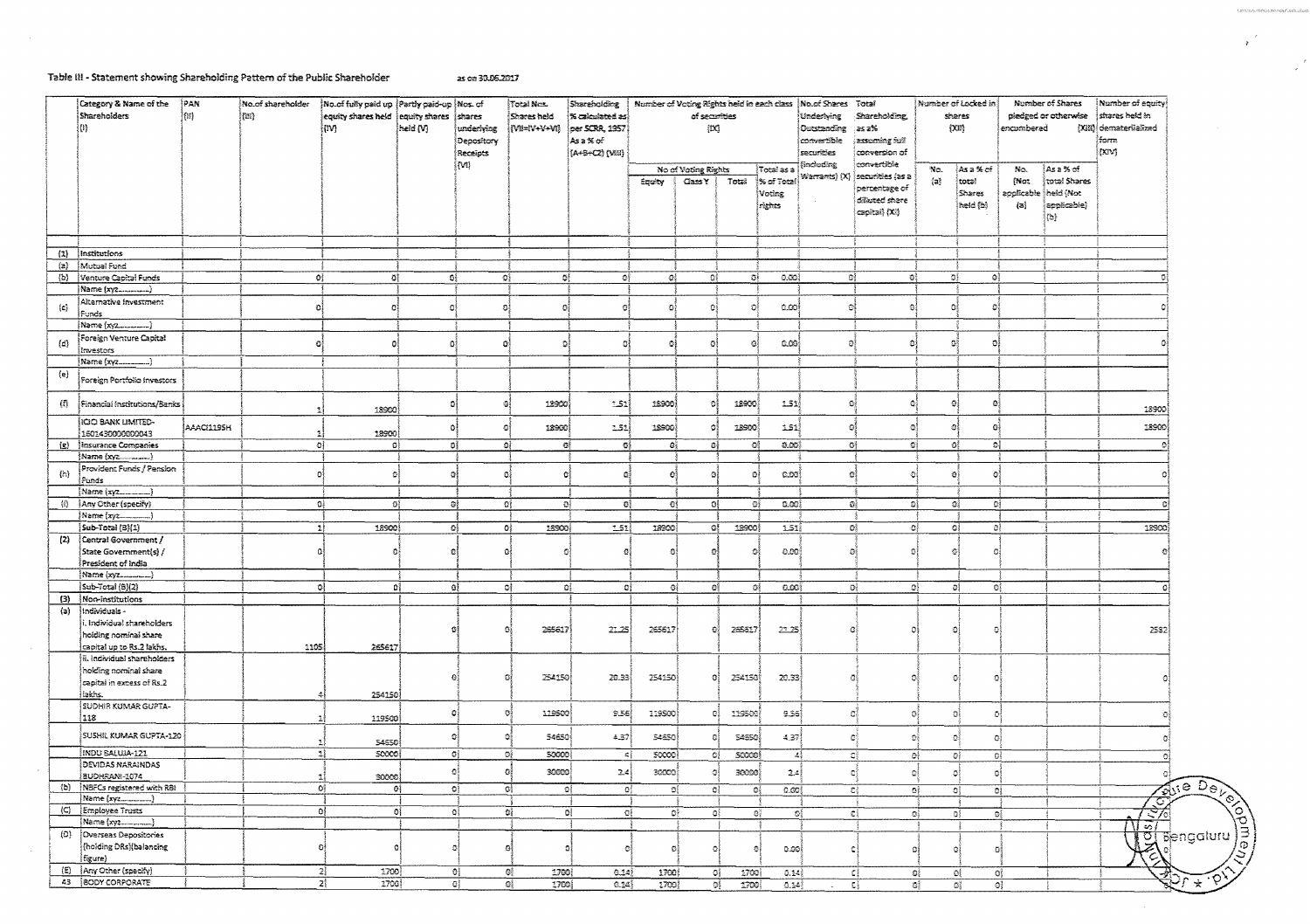| Ö                                                                                                                                                                                                               |                                                                             | Ö                                                                                         | ē                                                                                   | <b>Notes:</b> |                                                                                                                                                                                                                                |                                                                                                    |                                                             |                        |
|-----------------------------------------------------------------------------------------------------------------------------------------------------------------------------------------------------------------|-----------------------------------------------------------------------------|-------------------------------------------------------------------------------------------|-------------------------------------------------------------------------------------|---------------|--------------------------------------------------------------------------------------------------------------------------------------------------------------------------------------------------------------------------------|----------------------------------------------------------------------------------------------------|-------------------------------------------------------------|------------------------|
| With the information parceiving to Depository Receipts, the same may a respected columns to the moths of comparison available and the comparison available and the disclosed as being the disclosed as $\kappa$ | Hesturions/Won kestitutions bobbing moon than 1% of total number of shares. | $\bar{N}$ re above format needs to be disclosed aborg with the name of following persons: | (AA) washareek and the distance of Stock Exchange is the contract of Stock Exchange |               | . Petals of Shares which remain may be given here abref here with secure in the shares shares shares shares shares shares shares about the street scopense accreat, work are expect to the street secure the street shares are | Petals of the shareholders ecting as persons in Concert including their Stareholding (No. and Si). | <b>Total Public Shareholding</b><br>$(2)(3)+(2)(9)+(3)(3)=$ | <b>Sub-Total (B)(9</b> |
|                                                                                                                                                                                                                 |                                                                             |                                                                                           |                                                                                     |               |                                                                                                                                                                                                                                |                                                                                                    |                                                             |                        |
|                                                                                                                                                                                                                 |                                                                             |                                                                                           |                                                                                     |               |                                                                                                                                                                                                                                |                                                                                                    |                                                             |                        |
|                                                                                                                                                                                                                 |                                                                             |                                                                                           |                                                                                     |               |                                                                                                                                                                                                                                |                                                                                                    | E E                                                         | 11111                  |
|                                                                                                                                                                                                                 |                                                                             |                                                                                           |                                                                                     |               |                                                                                                                                                                                                                                |                                                                                                    | LOEDING                                                     | 107703                 |
|                                                                                                                                                                                                                 |                                                                             |                                                                                           |                                                                                     |               |                                                                                                                                                                                                                                |                                                                                                    |                                                             |                        |
|                                                                                                                                                                                                                 |                                                                             |                                                                                           |                                                                                     |               |                                                                                                                                                                                                                                |                                                                                                    |                                                             |                        |
|                                                                                                                                                                                                                 |                                                                             |                                                                                           |                                                                                     |               |                                                                                                                                                                                                                                |                                                                                                    | <b>LEEDING</b>                                              | 19125                  |
|                                                                                                                                                                                                                 |                                                                             |                                                                                           |                                                                                     |               |                                                                                                                                                                                                                                |                                                                                                    | ii<br>M                                                     | <b>STIP</b>            |
|                                                                                                                                                                                                                 |                                                                             |                                                                                           |                                                                                     |               |                                                                                                                                                                                                                                |                                                                                                    | <b>LEGIS</b>                                                | 525点                   |
|                                                                                                                                                                                                                 |                                                                             |                                                                                           |                                                                                     |               |                                                                                                                                                                                                                                |                                                                                                    |                                                             | C                      |
|                                                                                                                                                                                                                 |                                                                             |                                                                                           |                                                                                     |               |                                                                                                                                                                                                                                |                                                                                                    | 1980%                                                       | <b>S2450</b>           |
|                                                                                                                                                                                                                 |                                                                             |                                                                                           |                                                                                     |               |                                                                                                                                                                                                                                |                                                                                                    | 经过期                                                         | ELTY                   |
|                                                                                                                                                                                                                 |                                                                             |                                                                                           |                                                                                     |               |                                                                                                                                                                                                                                |                                                                                                    |                                                             |                        |
|                                                                                                                                                                                                                 |                                                                             |                                                                                           |                                                                                     |               |                                                                                                                                                                                                                                |                                                                                                    |                                                             | g                      |
|                                                                                                                                                                                                                 |                                                                             |                                                                                           |                                                                                     |               |                                                                                                                                                                                                                                |                                                                                                    |                                                             | 9                      |
|                                                                                                                                                                                                                 |                                                                             |                                                                                           |                                                                                     |               |                                                                                                                                                                                                                                |                                                                                                    |                                                             | 9                      |
|                                                                                                                                                                                                                 |                                                                             |                                                                                           |                                                                                     |               |                                                                                                                                                                                                                                |                                                                                                    |                                                             |                        |
|                                                                                                                                                                                                                 |                                                                             |                                                                                           |                                                                                     |               |                                                                                                                                                                                                                                |                                                                                                    |                                                             |                        |
|                                                                                                                                                                                                                 |                                                                             |                                                                                           |                                                                                     |               |                                                                                                                                                                                                                                |                                                                                                    | 23352                                                       | 2852                   |

 $\label{eq:R1} \begin{aligned} \mathcal{P} &= \mathcal{P} \left( \mathcal{P} \right) \left( \mathcal{P} \right) \left( \mathcal{P} \right) \left( \mathcal{P} \right) \left( \mathcal{P} \right) \left( \mathcal{P} \right) \left( \mathcal{P} \right) \left( \mathcal{P} \right) \left( \mathcal{P} \right) \left( \mathcal{P} \right) \left( \mathcal{P} \right) \left( \mathcal{P} \right) \left( \mathcal{P} \right) \left( \mathcal{P} \right) \left( \mathcal{P} \right) \left( \mathcal{P} \right) \left$ 



 $\label{eq:2} \frac{1}{\sqrt{2}}\left(\frac{1}{\sqrt{2}}\right)^2$ 

 $\label{eq:2.1} \frac{1}{\sqrt{2\pi}}\int_{\mathbb{R}^3}\frac{1}{\sqrt{2\pi}}\int_{\mathbb{R}^3}\frac{1}{\sqrt{2\pi}}\int_{\mathbb{R}^3}\frac{1}{\sqrt{2\pi}}\int_{\mathbb{R}^3}\frac{1}{\sqrt{2\pi}}\int_{\mathbb{R}^3}\frac{1}{\sqrt{2\pi}}\frac{1}{\sqrt{2\pi}}\int_{\mathbb{R}^3}\frac{1}{\sqrt{2\pi}}\frac{1}{\sqrt{2\pi}}\int_{\mathbb{R}^3}\frac{1}{\sqrt{2\pi}}\frac{1}{\sqrt{2\pi}}\frac$